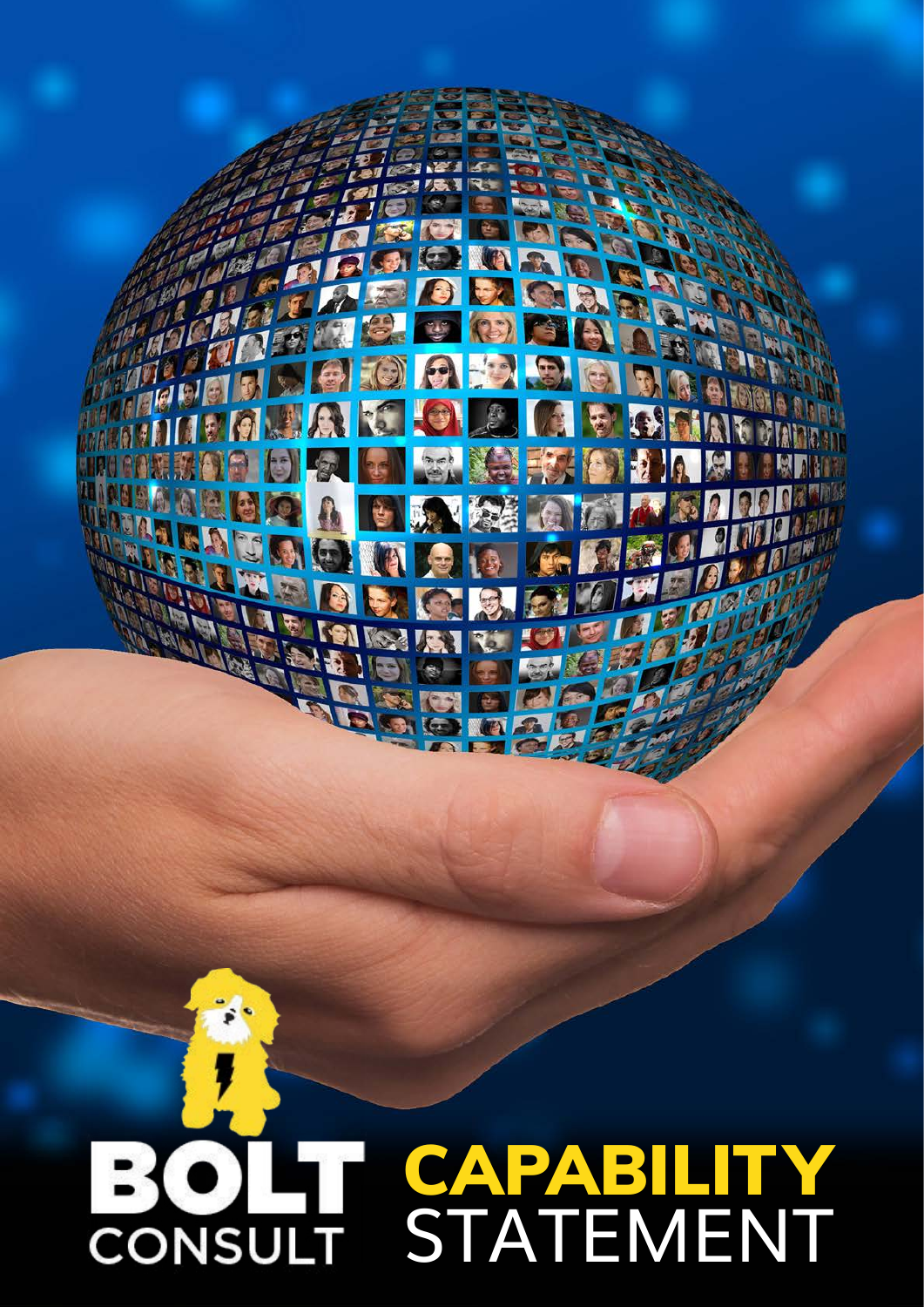# DIVERSITY & INCLUSION IS A BUSINESS ISSUE RATHER THAN AN HR ISSUE.

A BUSINESS RISK WHICH REQUIRES ACTIVE MEASUREMENT, MONITORING & MANAGEMENT.

### IF ANY OF THE FOLLOWING RESONATES WITH YOUR BUSINESS, BOLT CONSULT'S SERVICES CAN SUPPORT.



## COMPANIES WHO UNDERSTAND THAT DIVERSITY & INCLUSION IS NO LONGER JUST A TREND, ALSO RECOGNISE THE OPPORTUNITY THAT EXISTS TO DEVELOP THE UNTAPPED POTENTIAL WITHIN THEIR ORGANISATION.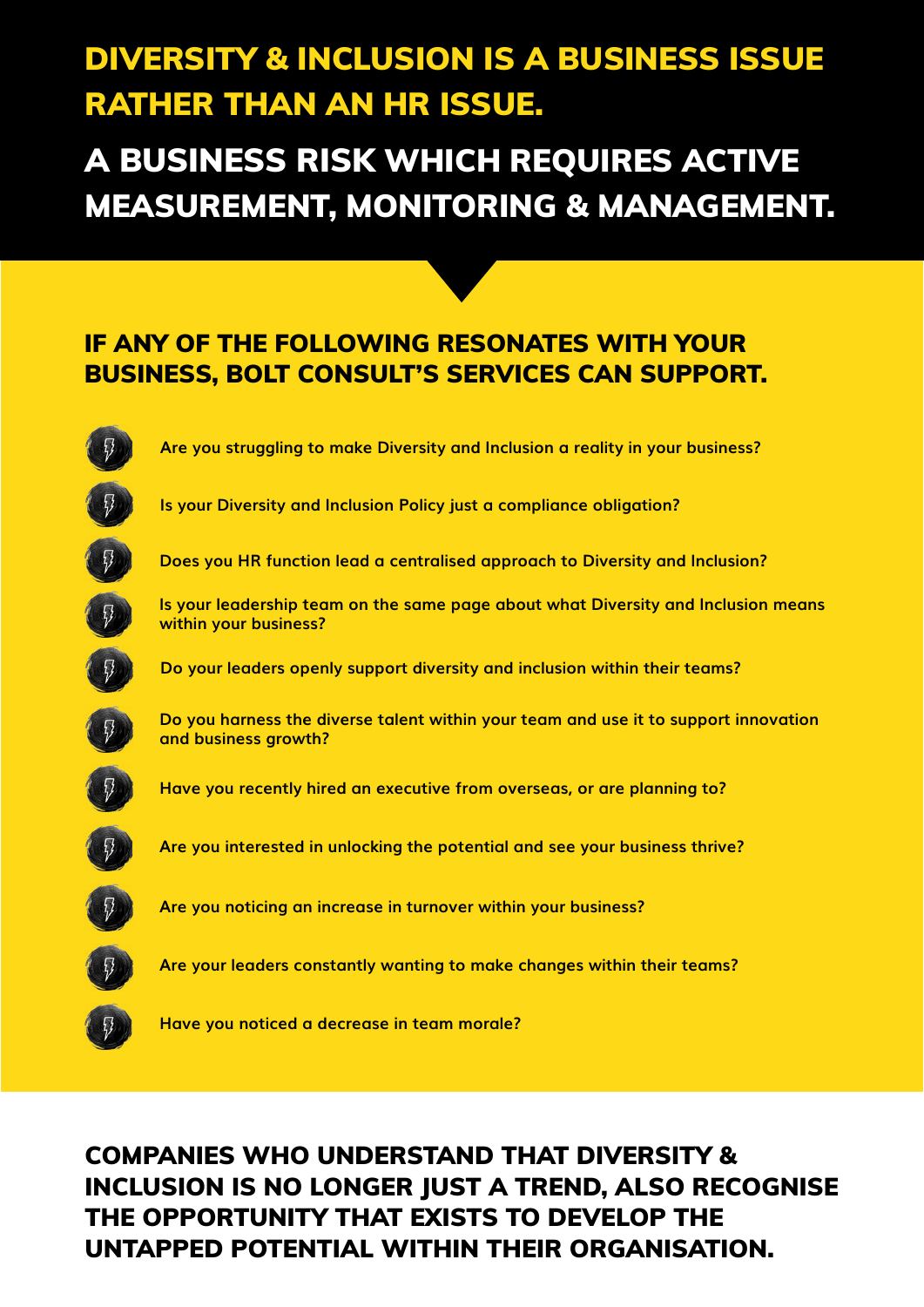

## **MISSION**

To reignite the spark and bring joy to the lives of individuals.

## **VISION**

To provide individuals with an opportunity to fully embrace their professional life which in turn, presents a raft of benefits to the individual, team & business.

## VALUE PROPOSITION

Deliver coaching programs & workshops that are designed specifically to harness the strengths of all individuals and mitigate perceived biases that may have been formed, ensuring that the right people are focused on the right things, resulting in higher performing individuals and teams producing greater business outcomes.

**Belinda O'Connor,** Director & Founder of BOLT CONSULT, has 15 years of knowledge and experience in Organisational Performance, Change Management, HR and Recruitment. She is a loyal supporter with a passion to improve people's lives.

The BOLT CONSULT Coaching Programs & Workshops have been developed with compassion and are delivered with efficiency, clarity and accountability.

**[Learn more about Belinda's career on Linkedin](https://www.linkedin.com/in/belinda-oconnor/)** ►

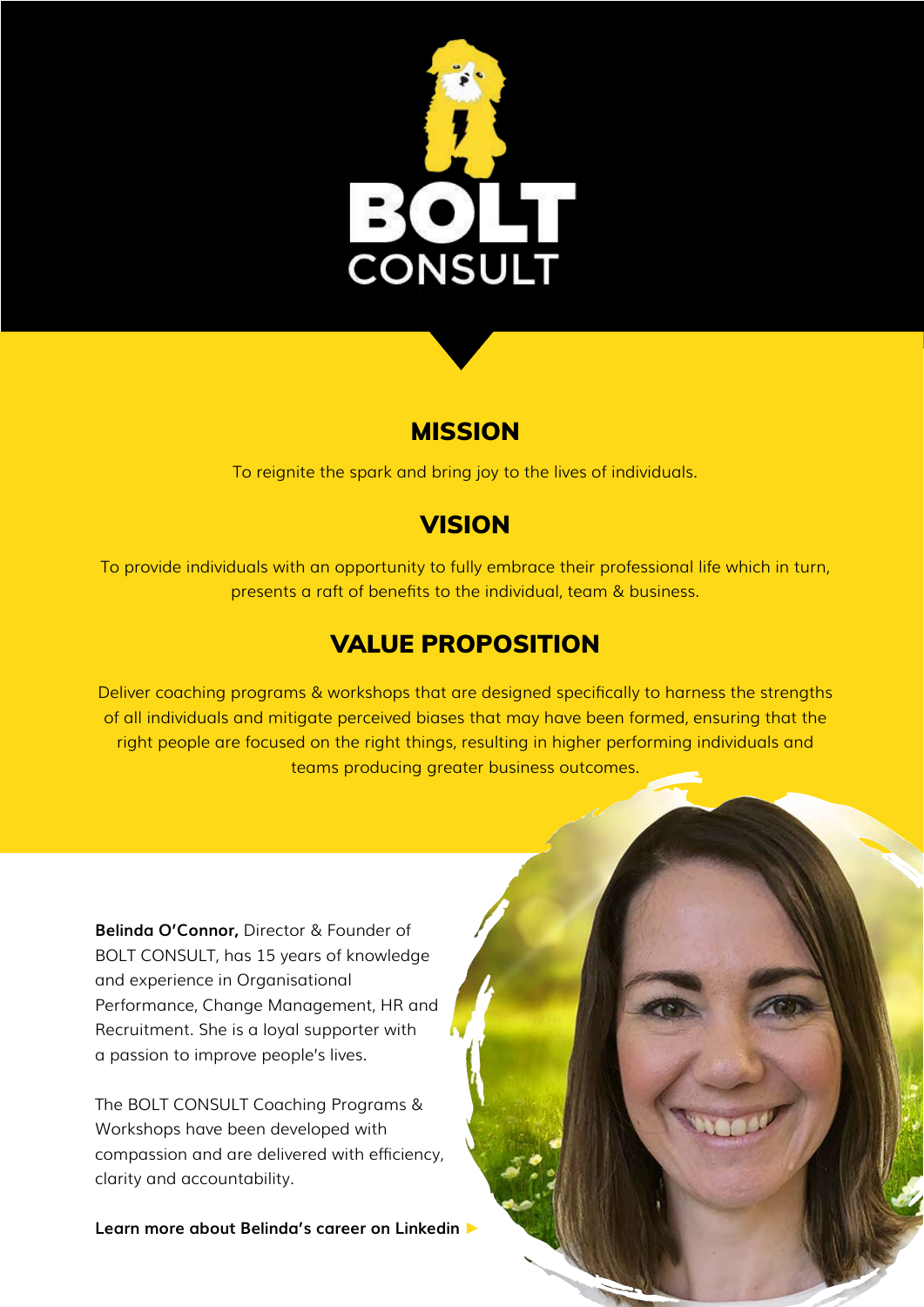## BOLT CONSULT'S PROFESSIONAL SERVICES

THE COACHING PROGRAMS & WORKSHOPS DEVELOPED AND DELIVERED BY BOLT CONSULT, ARE SPECIFICALLY FOR COMPANY EXECUTIVES AND LEADERSHIP TEAMS.

SITTING BETWEEN THE BOARD AND HR, THOSE IN LEADERSHIP POSITIONS ARE RESPONSIBLE FOR ENSURING THAT A CULTURE OF TRUE INCLUSIVENESS IS NURTURED.



**Executive Coaching** serves to support Boards, CEO's and Executives in breaking the compliance cycle and tapping into the benefits which come with having a diverse and inclusive culture.

#### [EXECUTIVE COACHING 1-ON-1](https://boltconsult.com.au/services/executive-coaching/)



**Executive Workshops** are designed to support Board's, CEO's and Leadership teams in gaining collective agreement about what Diversity and Inclusion means within their business and assist in identifying opportunities to mitigate this business risk.

[EXECUTIVE COACHING WORKSHOPS](https://boltconsult.com.au/services/executive-coaching-workshops/)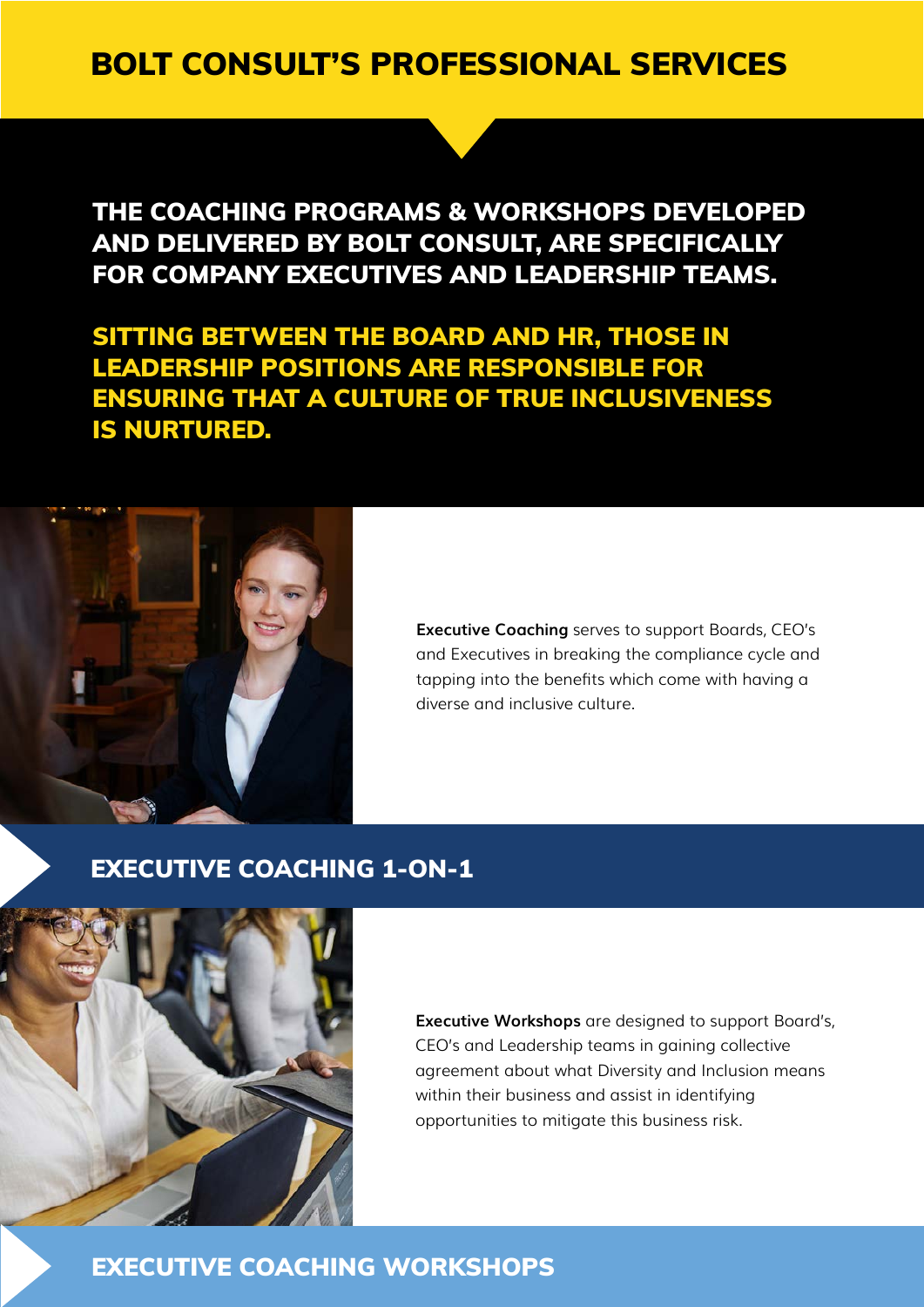## SERVICES CONTINUED



**Crisis Coaching** aims to support leaders in unlocking the potential within their diverse talent pool minimising risk of costly payouts, reputational damage and decreased individuals and/or team effectiveness.

#### [EXECUTIVE CRISIS COACHING](https://boltconsult.com.au/services/crisis-executive-coaching/)



**Foreign Executive Onboarding** aims to support employers and employees in maximising their effectiveness and mitigating loss of productivity which is often associated with moving jobs or abroad.

#### [FOREIGN EXECUTIVE ONBOARDING](https://boltconsult.com.au/services/foreign-executive-on-boarding/)



**Interview Coaching & Resilience Workshops** is a short program which serves to support individuals in understanding their unique value proposition, preparing for interviews and landing their dream job.

#### [INTERVIEW RESILIENCE WORKSHOPS](https://boltconsult.com.au/services/interview-coaching-resilience-workshops/)